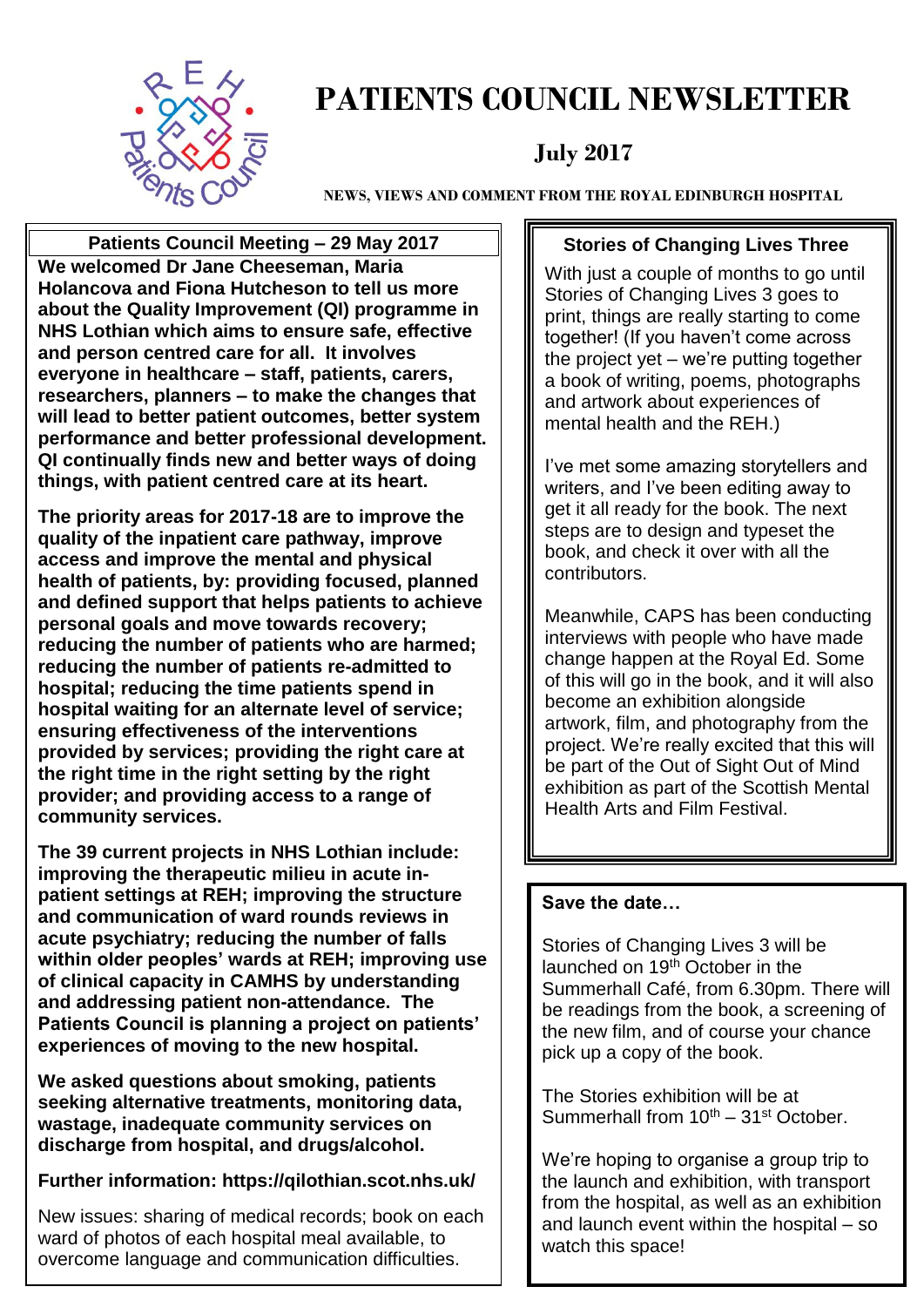#### **Group Advocacy**

**We have been enjoying visiting the new wards which have recently opened in the Royal Edinburgh Building. Patients really appreciate the greatly improved environment and the single en suite rooms are going down well. We visited the building a few times while it was empty and wondered how people would find their way around and cope with such long corridors – but now that people are in residence, it all seems fine! Patients on the new Eden ward for older ladies commented particularly on the gorgeous courtyard garden in the centre of the ward and really enjoy being able to get out for fresh air when the weather is good enough. Staff seem happy too, although they are having to do more walking! Encouragingly, patients seem to be spending more time in the communal areas – we had been slightly concerned that patients might get isolated in their single ensuite rooms. The rest of the new wards in the Royal Edinburgh Building are due to open by the end of August. It's been a long wait for our new hospital and, despite a few teething problems, we're very pleased with it so far.**

**Issues which have been raised at group advocacy meetings recently include smoking, activities on the wards, and LGBTI guidance. Concerns were also raised about the need for patients to be debriefed if they witness traumatic incidents on the wards – even staff running to assist at incidents on other wards can be upsetting for patients.**

**Finally, the Patients Council will be at the Hospital Fete from 11am – 2pm on Friday 11th August. We look forward to seeing you there!**

#### **Have a look at our website**

**[www.rehpatientscouncil.org.uk](http://www.rehpatientscouncil.org.uk/)**

**Lots of information about the Patients Council and links to other interesting items**

**www.facebook.com/rehpatientscouncil/**

**twitter.com/rehpatients**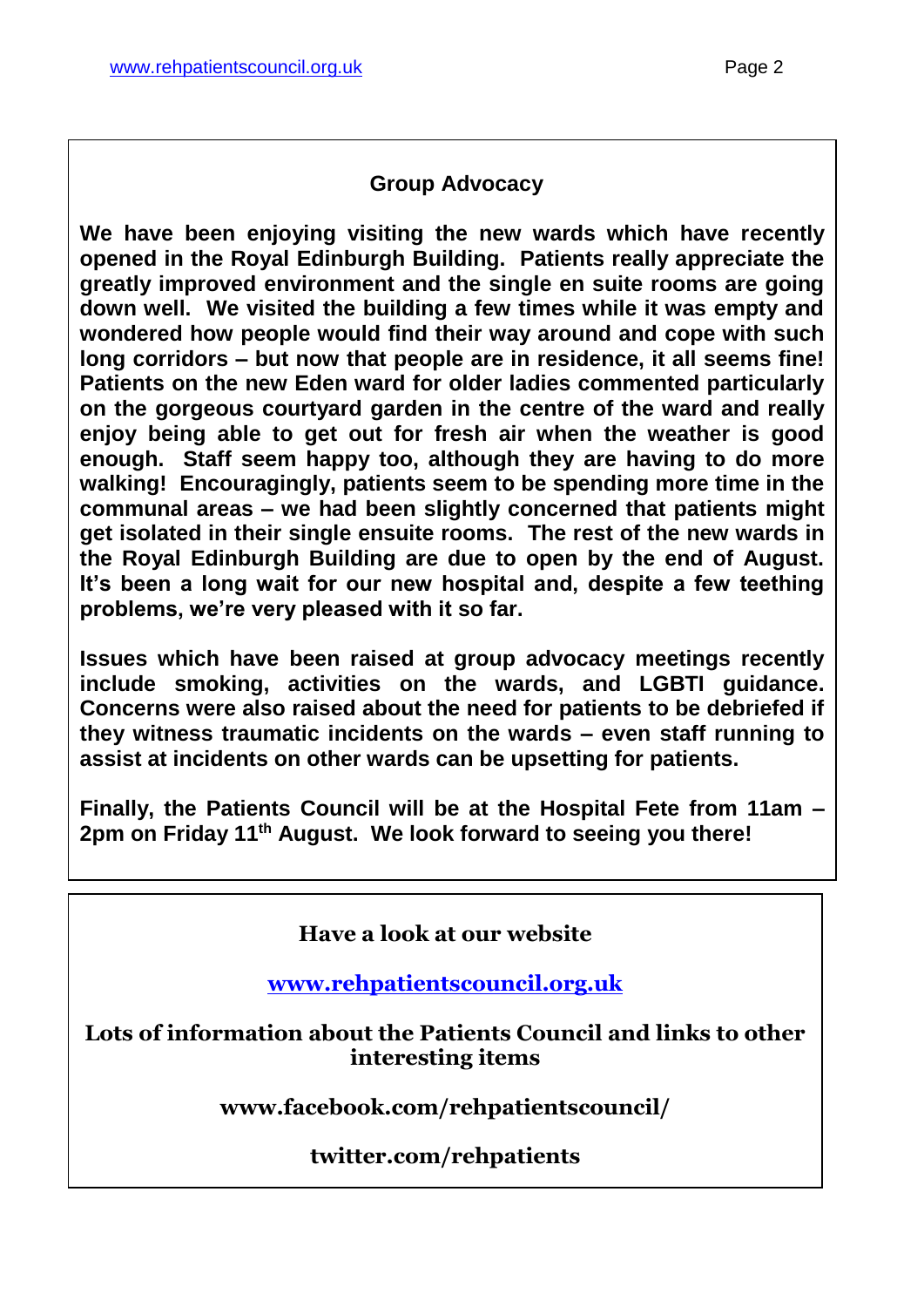#### **The Royal Edinburgh Hospital Patients' Council**

The Patients Council is an independent collective advocacy project for people who use or have used the services of the hospital. We provide a forum for common issues about mental health treatment and care and represent patients' interests in order to improve services. We hold general meetings every two months. To get involved with mental health issues from the service-user's viewpoint, contact our staff.

 **Telephone:** 0131 537 6462 **Email**: [info@rehpatientscouncil.org.uk](mailto:info@rehpatientscouncil.org.uk)

**Write**: The Patients' Council, Royal Edinburgh Hospital, Morningside Terrace, EH10 5HF

### **Our Management Committee**

Albert Nicolson, Martin McAlpine, Stephen Muirhead, Stephen Polockus, Alison Robertson, Patricia Whalley

> *Co-opted members:* Cathy Robertson, Isla Jack

# **PATIENTS COUNCIL MEETINGS 2017 2 – 3.30pm**

**30 January**

**27 March**

**29 May**

**24 July**

**25 September**

# **27 November: Annual General Meeting 1.30 – 3pm followed by buffet**

# History of the Patients Council

A few of our members have written a history of the Royal Edinburgh Hospital Patients Council highlighting some of our activities since 2000. Please contact us for a copy.

To receive the newsletter direct, by post or e-mail, please complete and return this section. *I would prefer to receive the Newsletter by post □ email □ (tick as appropriate)* Name

Email\_\_\_\_\_\_\_\_\_\_\_\_\_\_\_\_\_\_\_\_\_\_\_\_\_\_\_\_\_\_\_\_\_\_\_\_\_\_\_\_\_\_\_\_\_\_\_\_\_\_\_\_\_\_\_\_\_\_\_\_\_\_\_\_\_\_\_\_\_\_\_\_\_\_

Address **Address Post code** 



The Royal Edinburgh Hospital Patients Council is a registered charity Scottish Charity No SC021800 Our offices are between Outpatients and Mental Health Tribunal in the ADC **www.rehpatientscouncil.org.uk**